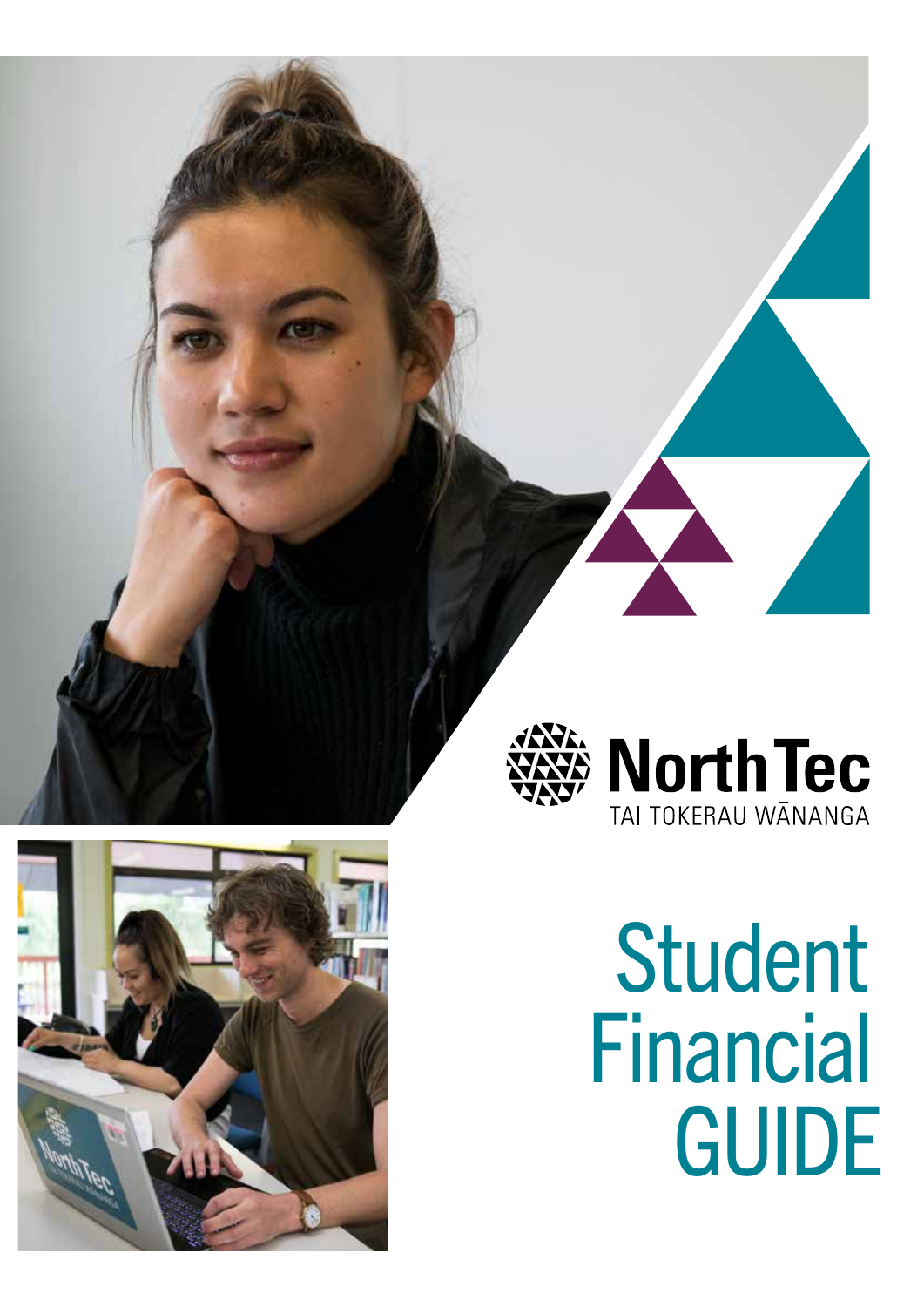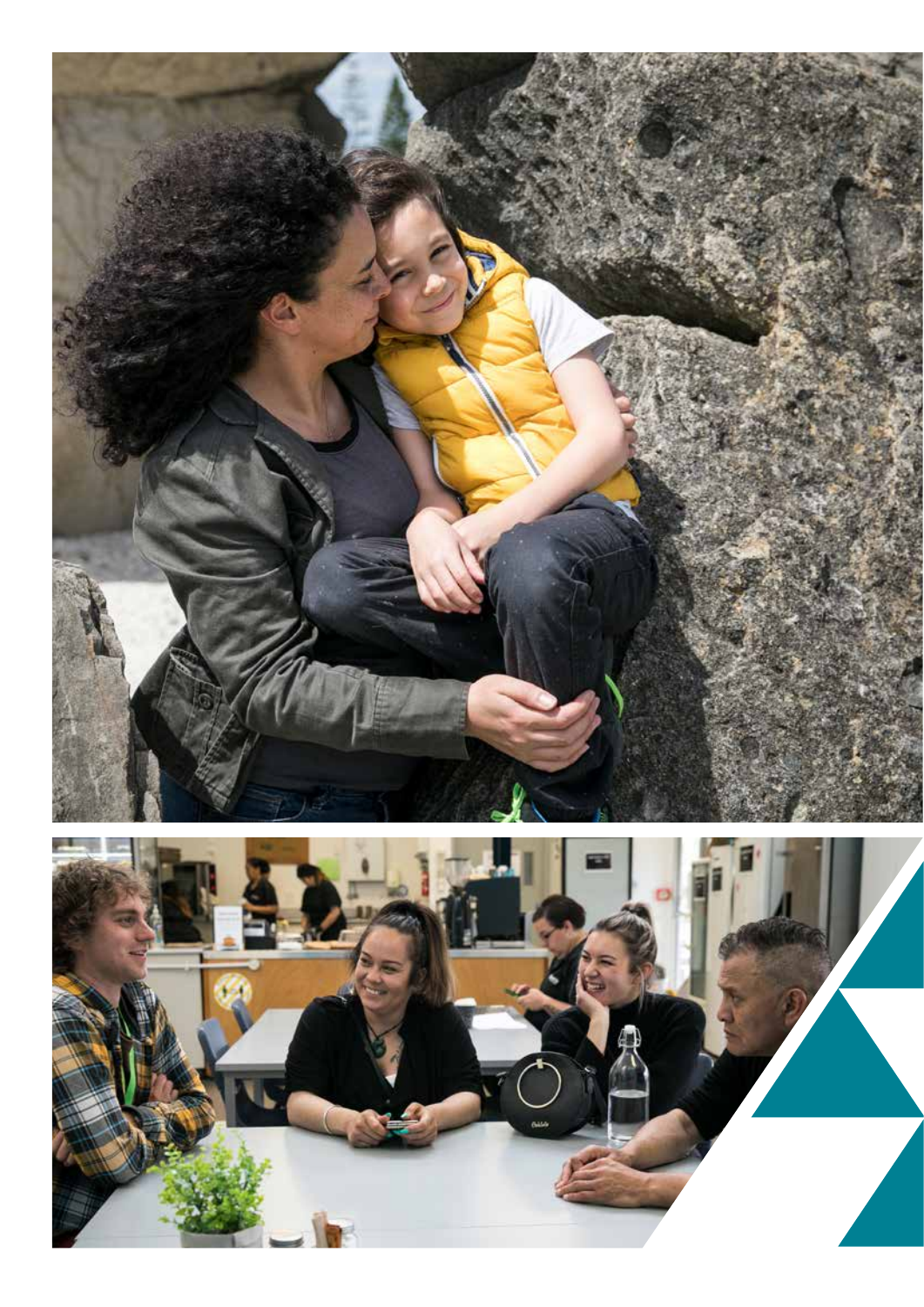

# CONTENTS RĀRANGI TAKE

| Contacts                   | 01 | Transport                 | 10 |
|----------------------------|----|---------------------------|----|
| <b>Managing Your Money</b> | 02 | <b>Banking</b>            | 11 |
| <b>Boarding</b>            | 04 | <b>Studylink</b>          | 12 |
| Renting/Flatting           | 05 | <b>Financial Problems</b> | 15 |
| Food                       | 08 | Working                   | 16 |
|                            |    |                           |    |

# **CONTACTS**

NorthTec General Enquiries 0800 808 856 NorthTec Enrolments 0800 162 100 Student Navigators (Whangārei to Kaitaia) 0800 808 856

#### Finance Queries & Information

Studylink 0800 88 99 00 or www.studylink.govt.nz Work & Income 0800 559 009 or www.workandincome.govt.nz Inland Revenue Department 0800 377 778 or www.ird.govt.nz Whangārei Budgeting Services (09) 430 0177 or www.whangareibudgeting.co.nz Whangārei Anglican Care Trust (09) 437 6397 or www.whgcare.org.nz Bay of Islands Budgeting Services (09) 404 1582 or www.boibs.co.nz Mid North Budgeting Service Trust (09) 401 2216 Kaitaia Family Budgeting Service (09) 408 0026 or www.familybudgeting.org.nz Kaipara Budgeting Service (09) 946 5440 or www.kaiparabudgetingservice.wordpress.com Student Navigators – navigator@northtec.ac.nz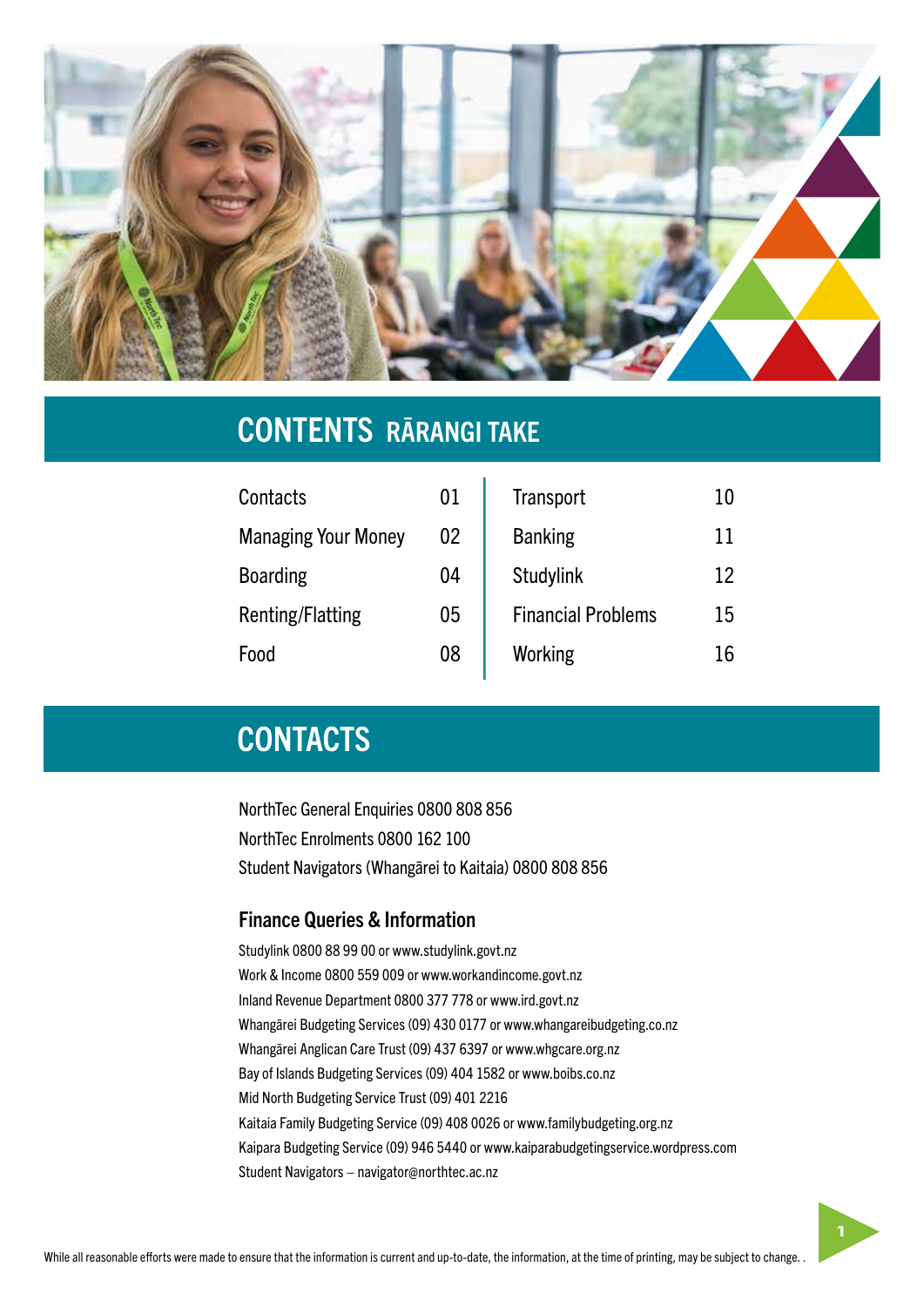# MANAGING YOUR MONEY

For quite a few people, being in control of their own finances can prove to be challenging so if you are serious about your studies, it's really important to manage your studies, time and money.

#### Sample Weekly Budget - Guidelines only

(a single student over 24 with no children flatting with three others – Average rent per week \$405)

| <b>Weekly Income</b>                              | Student Allowance | Student Loan |
|---------------------------------------------------|-------------------|--------------|
| <b>Student Loan Living Costs</b>                  |                   | \$230.00     |
| Or Student Allowance Full Entitlement (after Tax) | \$300.00          |              |
| <b>Accommodation Benefit</b>                      | \$40.00           |              |
| <b>Total</b>                                      | \$340.00          | \$230.00     |

| <b>Weekly Expenses</b>           | <b>Student Allowance</b> | <b>Student Loan</b> |
|----------------------------------|--------------------------|---------------------|
| $Rent - 1/3$ of full rent        | \$135.00                 | \$135.00            |
| Power                            | \$20.00                  | \$20.00             |
| Internet                         | \$7.00                   | \$7.00              |
| Mobile Phone (Prepaid)           | \$5.00                   | \$5.00              |
| <b>Food including Toiletries</b> | \$80.00                  | \$80.00             |
| Transport - Petrol               | \$20.00                  | \$20.00             |
| Contents Insurance               | \$7.00                   | \$7.00              |
| <b>Total</b>                     | \$274.00                 | \$274.00            |

The student allowance and/or living costs may not cover all your weekly expenses and these are just covering the basics.

There are ways to make up the difference that include:

- Claiming the Student Loan course-related costs of up to \$1,000
- Claiming the Student Loan Living Costs as a top-up if you are not entitled to a full student allowance
- Part-time and/or holiday work
- Having personal savings
- Family help

**2**

- **Scholarships**
- Board with a family member or friend
- Tertiary Bank account with overdraft facilities

For free budgeting advice and assistance, refer to the contacts at the back of this guide

Try using the budgeting tools at www.sorted.org.nz

#### Just remember, this budget is only an interim phase whilst you're studying think of the bigger picture and the goal you want to achieve.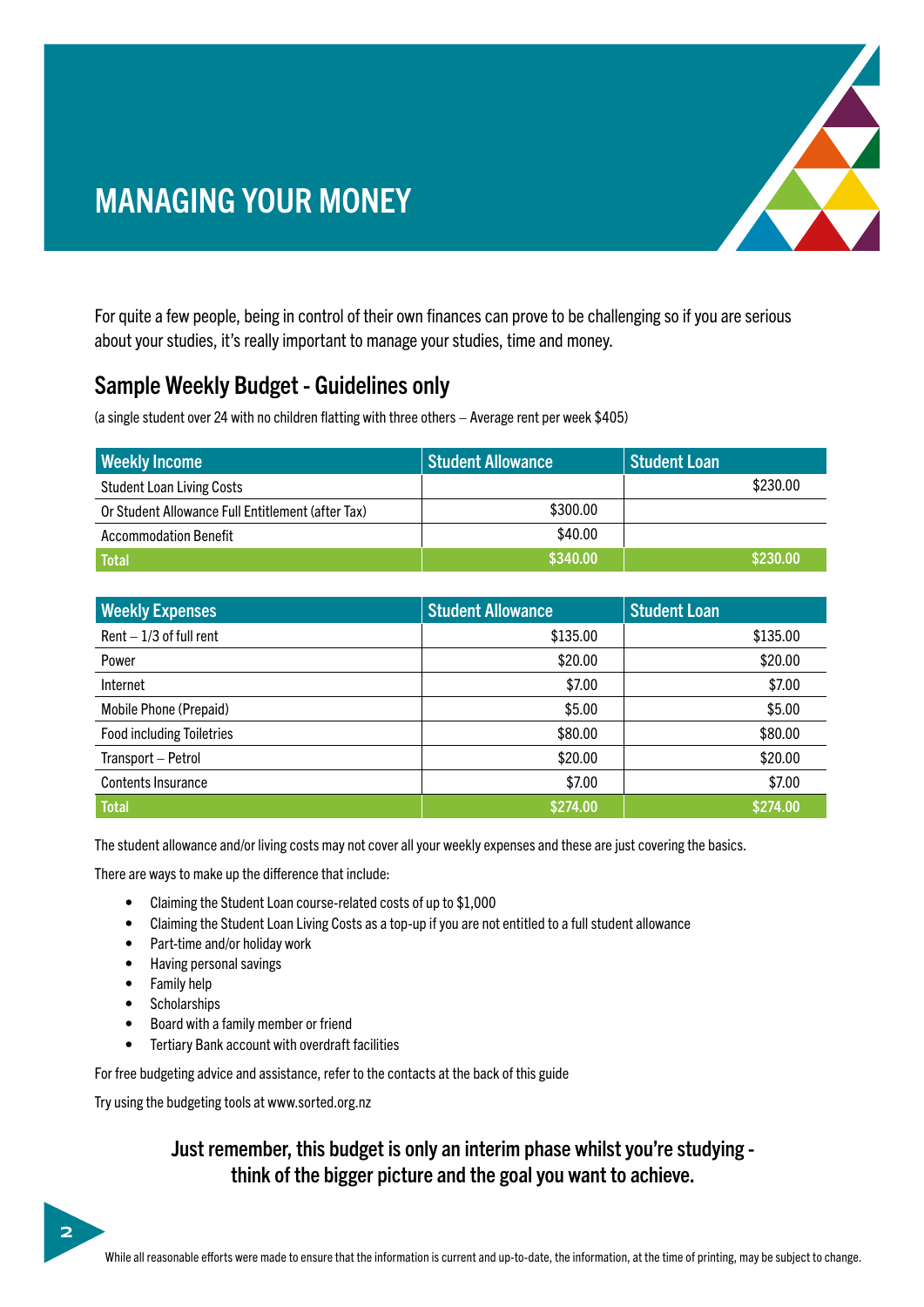# BUDGETING WORKSHEET

# Use this worksheet to create your own budget

| <b>Weekly Income</b>         |  |
|------------------------------|--|
| <b>Student Allowance</b>     |  |
| Student Loan - Living Costs  |  |
| <b>Accommodation Benefit</b> |  |
| Wages (Part-Time)            |  |
| <b>Family Tax Credits</b>    |  |
| Other                        |  |
|                              |  |
|                              |  |
|                              |  |
|                              |  |
| <b>Total</b>                 |  |

| <b>Weekly Expenses</b>           |    |
|----------------------------------|----|
| Rent                             | J. |
| Power                            |    |
| Internet                         |    |
| <b>Mobile Phone</b>              |    |
| <b>Food including Toiletries</b> |    |
| Transport                        |    |
| <b>Contents Insurance</b>        |    |
| <b>Bank Fees</b>                 |    |
| Debt Repayments/Hire Purchases   |    |
| <b>Other</b>                     |    |

| Total | æ<br>- 11 |
|-------|-----------|
|       |           |

| <b>Totals</b>       |    |
|---------------------|----|
| Total Income        |    |
| Less Total Expenses | ۰D |
| Surplus/Deficit     |    |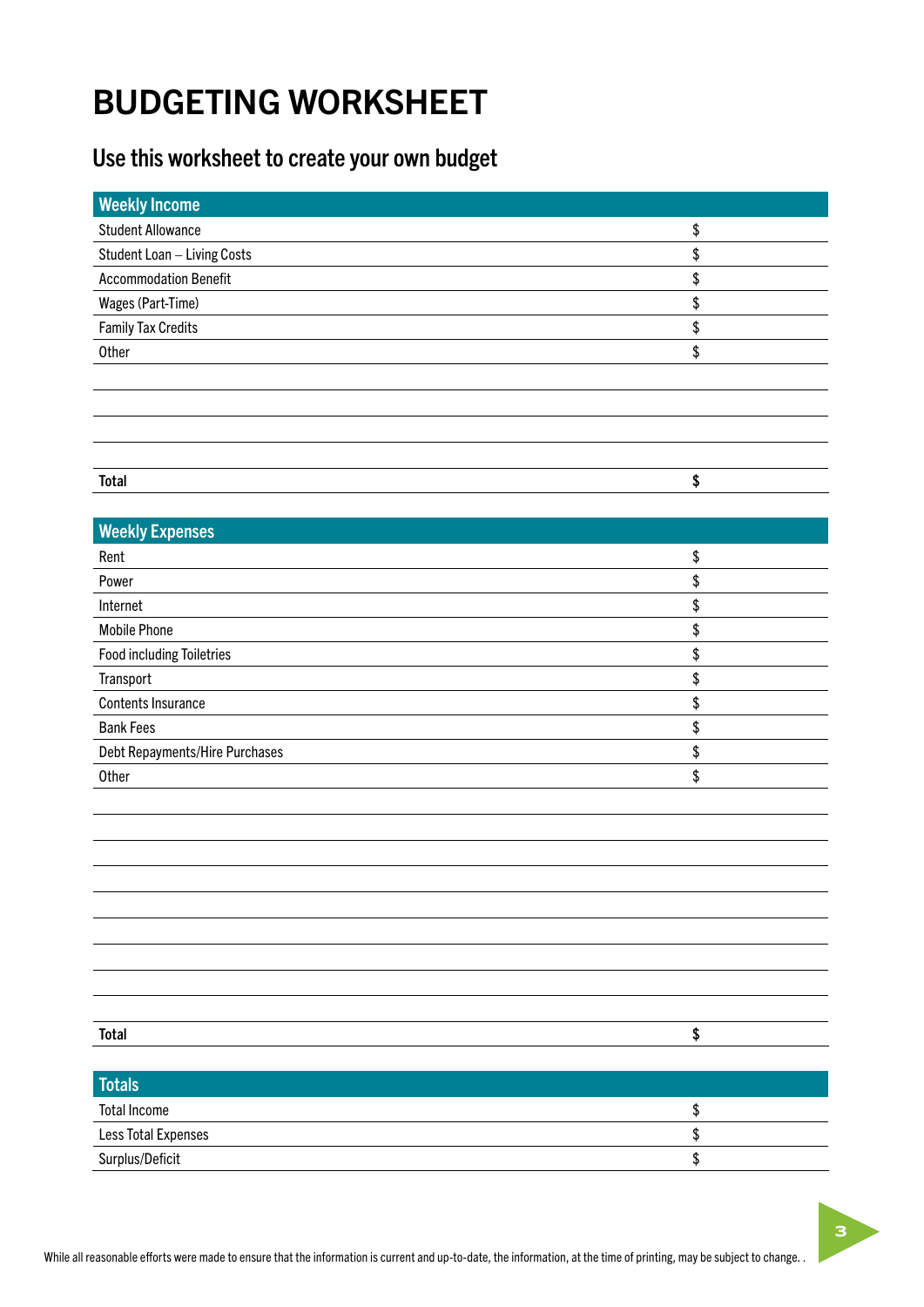# BOARDING

Boarding with a friend or whänau member can reduce your expenses as most of the expenses are included in the board price i.e. power, internet and sometimes food.

#### Sample Budget

(for a single student over 24 with no children boarding away from home)

| <b>Weekly Income</b>             | <b>Student Allowance</b> | <b>Student Loan</b> |
|----------------------------------|--------------------------|---------------------|
| <b>Student Loan Living Costs</b> |                          | \$230.00            |
| Student Allowance - up to        | \$300.00                 |                     |
| <b>Total</b>                     | \$300.00                 | \$230.00            |
|                                  |                          |                     |
| <b>Weekly Expenses</b>           |                          |                     |
| Board including power & internet | \$180.00                 | \$180.00            |
| <b>Food including Toiletries</b> | \$80.00                  | \$80.00             |
| Mobile                           | \$5.00                   | \$5.00              |
| Transport - Petrol               | \$20.00                  | \$20.00             |
| <b>Total</b>                     | \$285.00                 | \$285.00            |

This budget shows a surplus of \$15.00 if you're on student allowance however shows a shortfall (deficit) of \$15.00 if you're on Student Loan Living Costs. The difference should be easier to cope with if the ways to make up the difference are used. (Refer page 2).

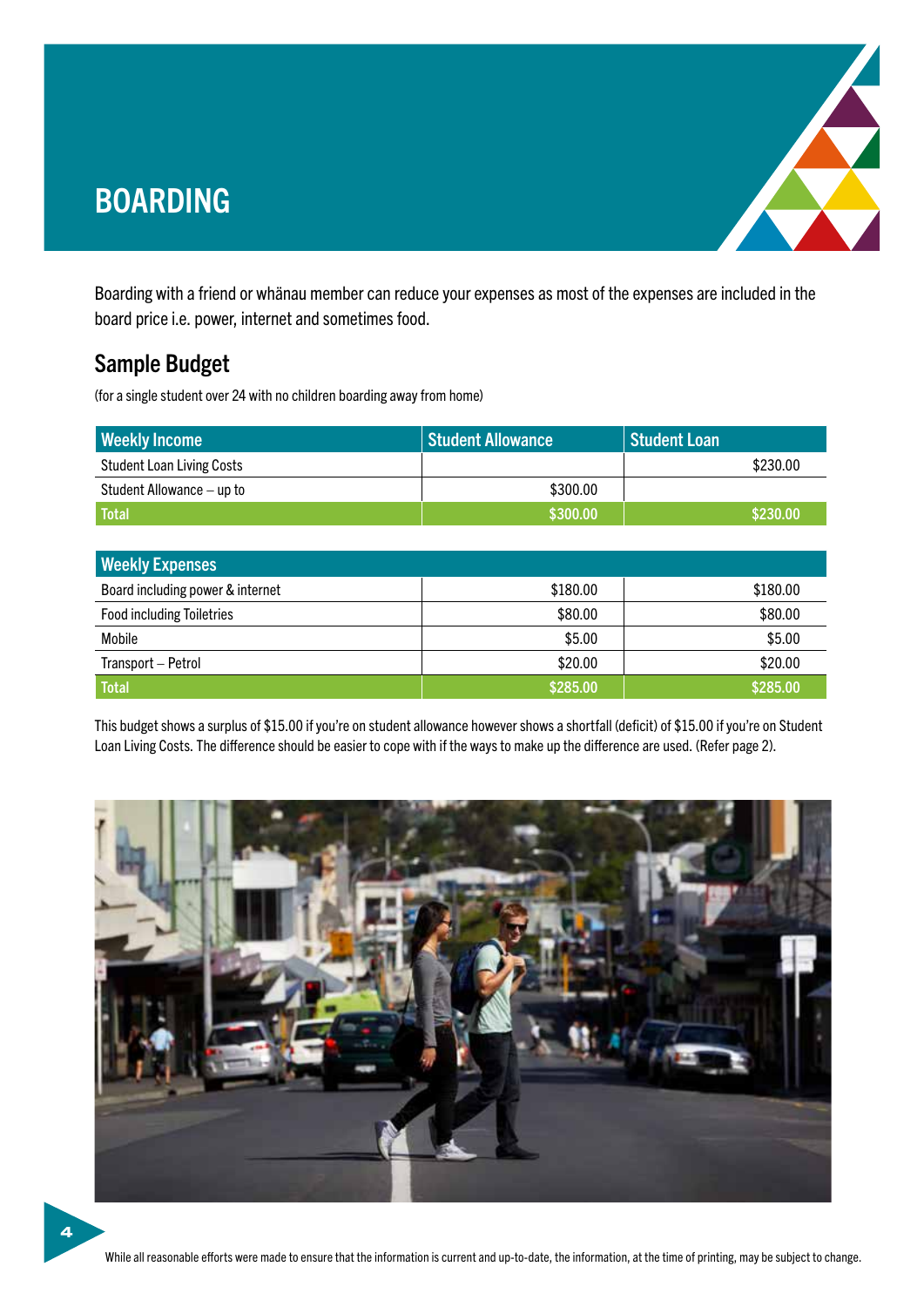# RENTING/FLATTING

The cost of renting/flatting is dependent on the distance/location from campus, the number of people sharing and the quality of the property.

## Finding a flat

If you are from a regional or local area and want to flat, get to know your class mates. It may be they also want to move and flat in the same area, so it could be an opportunity for you to split the bond & rent in advance with them.

www.realestate.co.nz/rental/all/northland/whangarei www.trademe.co.nz www.i-rentals.co.nz www.realestate.co.nz/rental/all/northland/far-north

Real Estate Agents may charge a letting fee so this additional expense will need to be considered

www. whangarei.ljhooker.co.nz/renting www.barfoot.co.nz/Branches/whangarei/Rentals www.whangareipropertymanagement.harcourts.co.nz/Property/Rentals www.rwwhangarei.co.nz/properties/for-rent www.harcourts.co.nz/Property/Rentals/All/Far-North-District www.midnorth.co.nz/rentals/ www.farnorthcoastal.co.nz/ www.nz.open2view.com/rental

Properties available for rent are often advertised in the classified sections of the local newspaper or check out some Facebook groups:

- WhangareiRenting/boarding/flatting
- Whangarei Apartments/flatmates/rooms/houses to rent buy sell NZ
- Northland-to rent/flatmates wanted/available
- HOUSERENTALS Whangarei

Some flats are advertised as unfurnished, an oven provided but no fridge, washing machine, beds or furniture. Furnished flats can be more expensive but will provide appliances and furnishings.

#### Regional Students

For those who are travelling to Whangārei from the regions as part of their study, there is the option of staying overnight at the NorthTec Marae between Monday and Thursday nights. Students are required to supply their own bedding and food. For more information visit the NorthTec website or contact your programme leader. www.northtec.ac.nz/locations/whangarei/marae

#### The earlier you look for a new flat, the easier it may be to find a reasonably priced one. This may mean paying rent for a few weeks before your programme starts.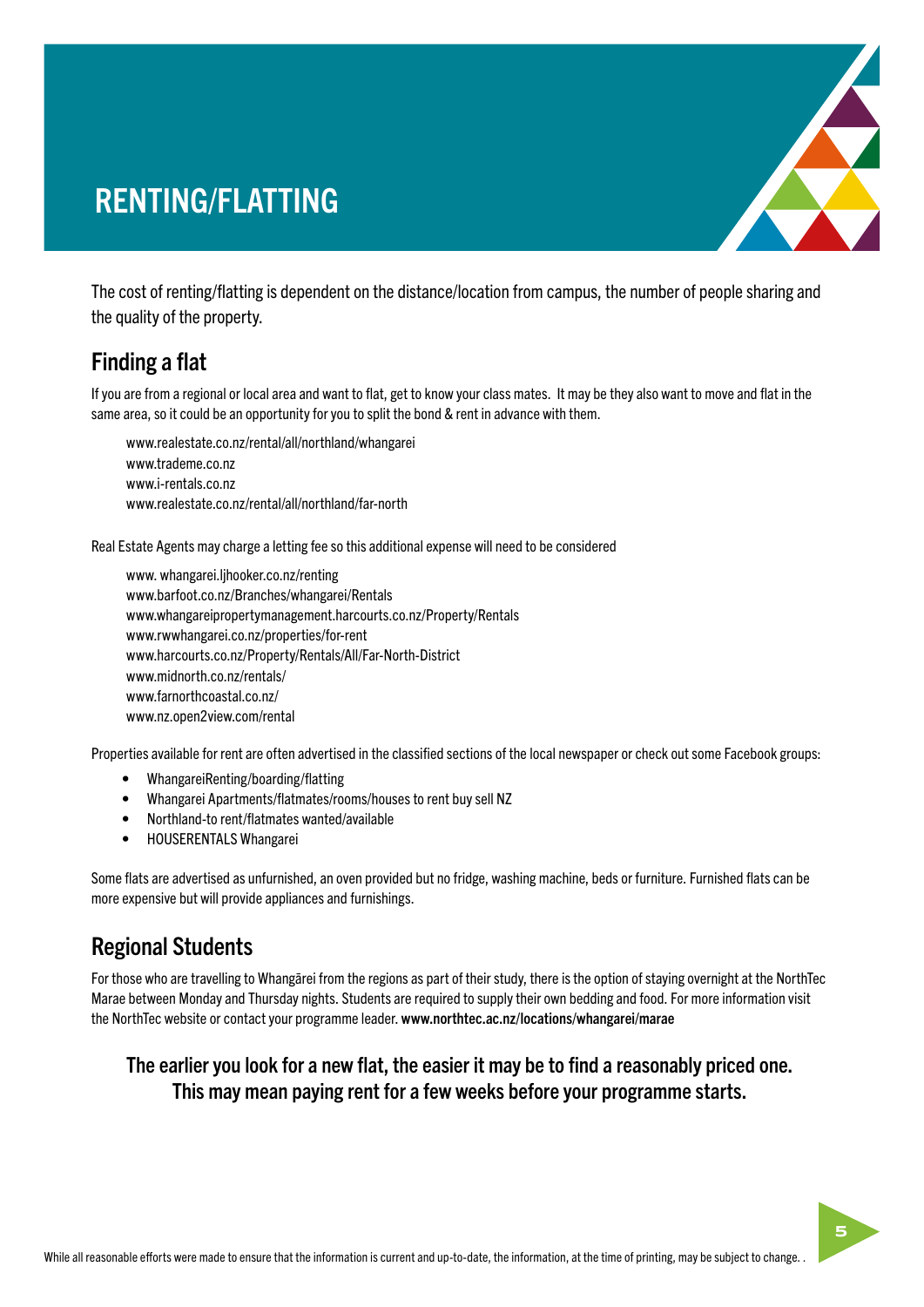## Lease Agreements

A fixed-term agreement means that both the landlord and tenants are locked into the term of the lease (usually 12 months). With periodic leases, anybody can end the contract at any time, but tenants have to give three weeks' notice (landlords have to give longer notice).

#### Read your contract carefully, as these may vary.

Everyone who signs the lease agreement as a tenant is legally responsible for paying the rent and for ensuring damage does not occur to the property. It is recommended that ALL flatmates sign the lease agreement. If one person moves out and another person moves in, you can change the lease agreement by removing the old flatmate and adding the new one.

If you are the head tenant, and your flatmate(s) have not signed the lease, protect yourself by getting them to sign a flat-sharing agreement.

For detailed information on tenancy issues including all relevant forms to download, go to www.tenacy.govt.nz

Also refer to the following website www.consumer.org.nz/Landlords-Tenants

# Letting Fee

If you find a flat through a Real Estate agency, there is often a one-off letting fee equivalent to one weeks' rent plus GST. Ask the agency to let you know all the costs upfront.

#### Bond

A landlord usually asks for 2 weeks rent in advance but can sometimes ask for more. The law requires the bond is lodged with Tenancy Services. You must complete a bond lodgement form, which is signed by you, ideally your flatmates, and the landlord or property management company.

If everyone in the flat has signed the lease agreement then everyone pays their own share of the bond directly to the Tenancy Services. This makes it easier when one person moves out. That person's name is removed from the lease and the new person is added. The person leaving completes the Bond Refund or Bond Transfer form and the Change of Tenant form.

If you decide to move into an existing flat and pay the bond to the person moving out, this can mean you have no guarantee of getting your bond back. In these cases, we strongly suggest you get a written receipt for the payment. If you pay it by direct bank transfer, identify it as a bond on the payment details in the particulars or reference fields. It's also a good idea to sign a flat-sharing agreement. Your name should not be added to the lease if you are not paying a bond directly to the landlord or Tenancy Services.

If you are the head tenant, and your flatmate(s) have not signed the lease, protect yourself by getting them to sign a flat-sharing agreement.

## Rent in Advance

**6**

Landlords are not permitted to ask for more than two weeks' rent in advance. Once this runs out, more rent is due.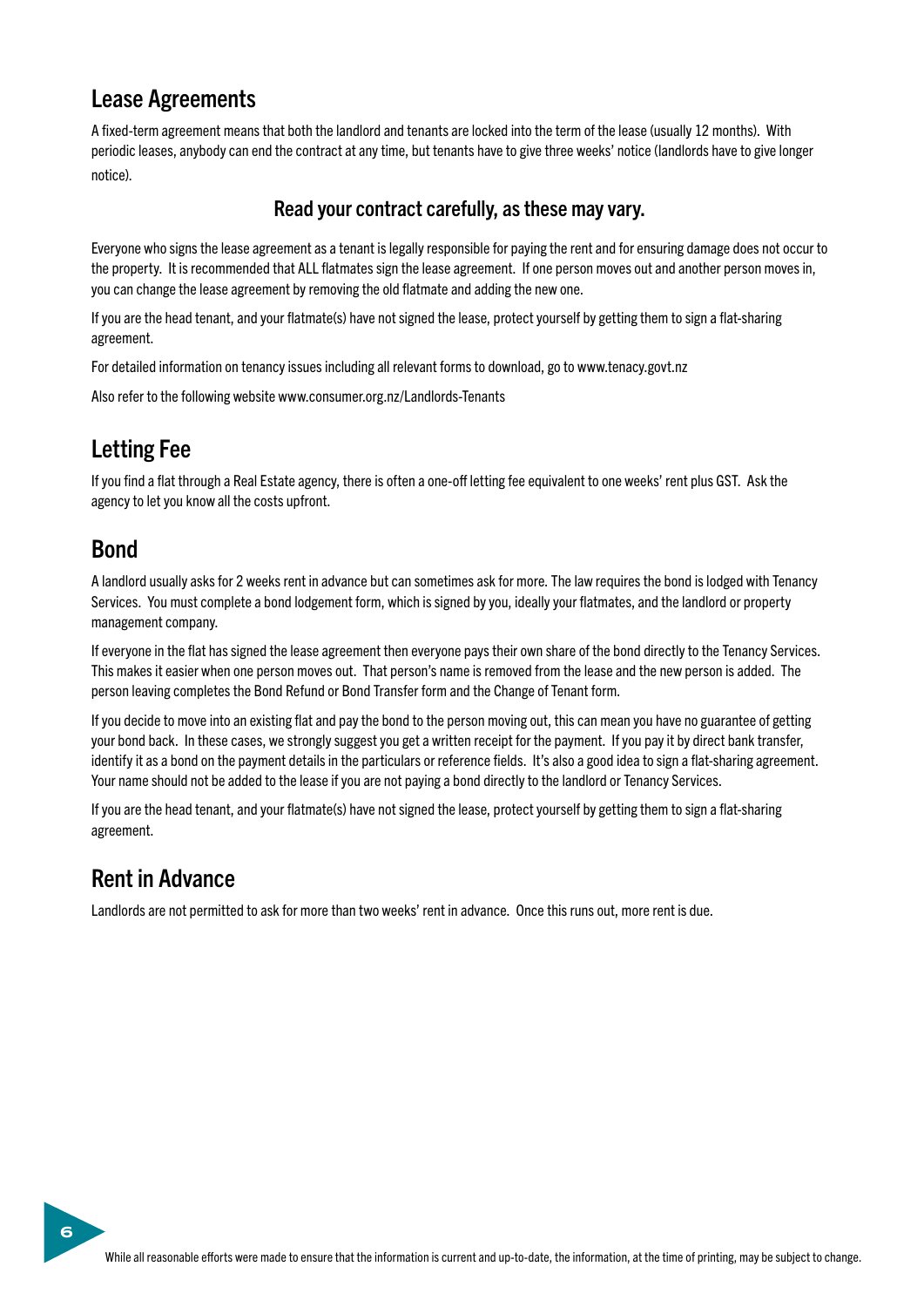# Flat Account

If you're flatting, you should think about how to set up a flat account so that the rent and bills get paid on time and everyone pays their share.

#### **Suggestions**

- Set up a separate bank account that all flatmates pay into on a weekly basis. The rent gets paid to the landlord out of this account by Automatic Payment (AP) and the power and internet bills get paid by internet banking. Any other shared bills can be budgeted for and paid in the same manner.
- On a weekly basis, everybody puts in money for rent as well as power and internet.
- One of the bank account holders has to take responsibility for paying the power and internet bills on time, and checking that everyone is making their weekly payments. As soon as you receive a bill, prepay the bill so it will automatically come out on the due date and you don't have to worry about late payment.
- You could create an excel spreadsheet with each flatmates name and how much they have contributed for the week. This will keep track of payments made and bills paid.
- The Student Advisor Finance at NorthTec can help you and your flatmates set up your flat budget and cash-flow. Make a booking to see her online at www.northtec.libcal.com/appointments

#### **Insurance**

Contents insurance helps you to replace your belongings if they are stolen or damaged. You might have to pay only \$250 excess to replace your things, rather than \$2,500.

Shop around as there are many organisations offering Renter's Insurance and special deals if you are a student.

Contents Insurance may cover you for the following:

- somebody steals your laptop and your smartphone from your flat
- a lamp is accidentally knocked over the smashes a window
- the second hand washing machine has been leaking slowly and has done major damage to the floor below it (the tenant is liable)
- hot oil is accidentally spilt on the floor and melts the lino

All the above could cost you a load of money to replace/fix, however contents insurance may save you.

# Emergency Accommodation

There are times when you may find yourself with no place to stay. Below are organisations that may be able to assist.

| <b>Organisation</b>                                    | <b>Phone Number</b>       | Website                             |
|--------------------------------------------------------|---------------------------|-------------------------------------|
| Tai Tokerau Emergency Housing Charitable Trust         | (09) 430 8098             | www.emergencyhousing.org.nz         |
| YWCA (SINGLES ONLY)                                    | (09) 438 2926             | www.whangarei.ywca.org.nz           |
| Otaika Accommodation Park                              | (09) 438 1459             |                                     |
| Bunkdown Lodge                                         | $(09)$ 438 8886           | www.bunkdownlodge.co.nz             |
| Aspen Rooms                                            | (021) 0233 3729           |                                     |
| Whangarei Falls Holiday Park                           | $(09)$ 437 0609           | www.whangareifalls.co.nz            |
| Happy Valley Lodge                                     | $(09)$ 438 1707           | www.happyvalleylodge.co.nz          |
| Night Shelter - Te Whare Puawai 0 Whangarei (MEN ONLY) | $(09)$ 438 5645           |                                     |
| Te Awhi Whanau Charitable Trust                        | (09) 430 2403             | www.teawhiwhanaucharitabletrust.org |
| He Korowai Trust Kaitaia                               | 0800 KOROWAI              | www.hkt.org.nz                      |
| Women's Refuge                                         | Crisisline on 0800 REFUGE | www.womensrefuge.org.nz             |
|                                                        | or 0800 733 843           |                                     |
|                                                        | 111 in an emergency       |                                     |
| <b>Housing New Zealand</b>                             | 0800 801 601              | www.hnzc.co.nz                      |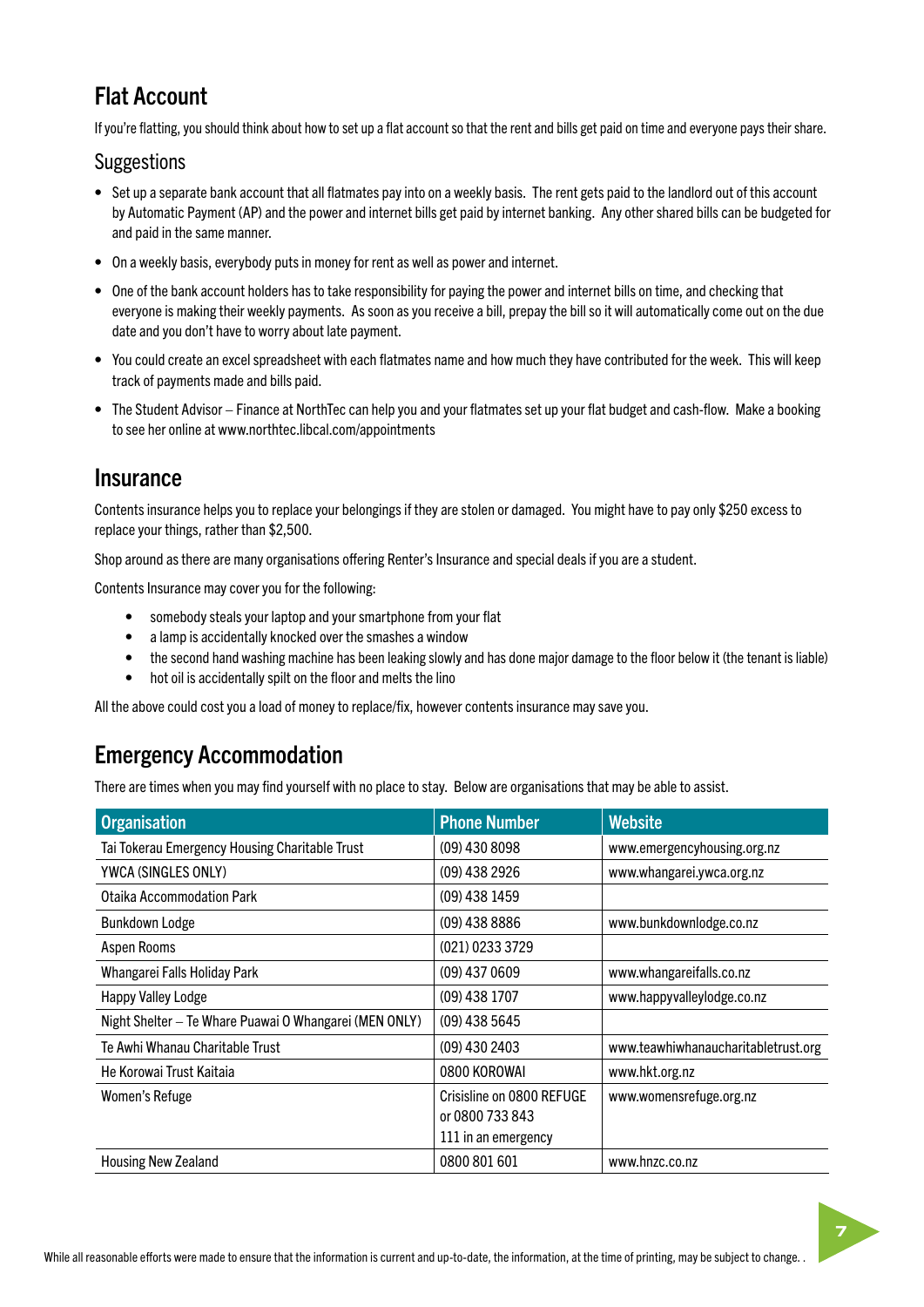# FOOD

Weekly food costs can vary from week to week. When looking at fresh fruit and vegetables, it is usually cheaper to buy what is in season.

Below is information collated by the Department of Human Nutrition, University of Otago

Estimated Weekly Family Food Costs – 2016

| <b>Auckland</b>     | <b>Basic</b><br>\$ | Moderate \$ | <b>Liberal</b><br>C |
|---------------------|--------------------|-------------|---------------------|
| Man                 | 64                 | 83          | 100                 |
| Woman               | 55                 | 71          | 85                  |
| <b>Teenage Boy</b>  | 67                 | 88          | 105                 |
| <b>Teenage Girl</b> | 55                 | 72          | 86                  |
| 10yr old            | 47                 | 61          | 74                  |
| 5yr old             | 40                 | 52          | 63                  |
| 4yr old             | 31                 | 40          | 48                  |
| 1yr old             | 27                 | 35          | 42                  |

| <b>Basic</b>                                                                                | <b>Moderate</b>                                                                   | <b>Liberal</b>                                                                           |
|---------------------------------------------------------------------------------------------|-----------------------------------------------------------------------------------|------------------------------------------------------------------------------------------|
| Fruit                                                                                       |                                                                                   |                                                                                          |
| Apples, Bananas, Pears                                                                      | Oranges, Canned Fruit, Nectarines,<br>Peaches                                     | Feijoas, Apricots, Fresh & Frozen Berries                                                |
| Vegetables                                                                                  |                                                                                   |                                                                                          |
| Carrots, Pumpkin, Cabbage, Onions                                                           | Mushrooms, Tomatoes, Cauliflower,<br><b>Broccoli</b>                              | Spinach, Avocado, Courgettes                                                             |
| <b>Meat &amp; Poultry</b>                                                                   |                                                                                   |                                                                                          |
| Chicken Pieces (drumsticks, frozen<br>pieces), Sausages, Corned Silverside,<br><b>Mince</b> | Chicken Thighs, Ham, Pork Chops, Beef<br>stewing cuts                             | Lamb Steaks, Salami, Porterhouse Steak,<br>Rump Steak, Pork diced pieces, Chicken Breast |
| Fish                                                                                        |                                                                                   |                                                                                          |
| Canned Fish, Whole Fish, Frozen crumbed<br>fillets, Red Cod, Hoki, Monk, Trevally           | Sole, Terakihi, Gurnard                                                           | <b>Blue Cod, Salmon, Snapper</b>                                                         |
| <b>Breakfast Cereals</b>                                                                    |                                                                                   |                                                                                          |
| Rolled Oats, Cornflakes, Rice Bubbles,<br><b>Wheat Biscuits</b>                             | Muesli, Extruded Cereals (E.g. Nutrigrain,<br>Cheerios)                           | Bircher Muesli, Toasted Muesli with Fruit<br>& Nuts                                      |
| <b>Cheese</b>                                                                               |                                                                                   |                                                                                          |
| Cheddar - Tasty, Edam, Colby, Mild                                                          | Processed Cheese Slices, Cottage Cheese,<br><b>Cream Cheese</b>                   | Parmesan, Mozzarella, Specialty cheeses<br>(E.g. brie, feta)                             |
| <b>Bread</b>                                                                                |                                                                                   |                                                                                          |
| Sliced packaged bread - Wholemeal,<br>White                                                 | Sliced packaged multigrain varieties, Fruit<br>bread, Bread rolls, Hamburger buns | Pita pockets, Wraps, Specialty breads (e.g.<br>Focaccia, Ciabatta), Bagels               |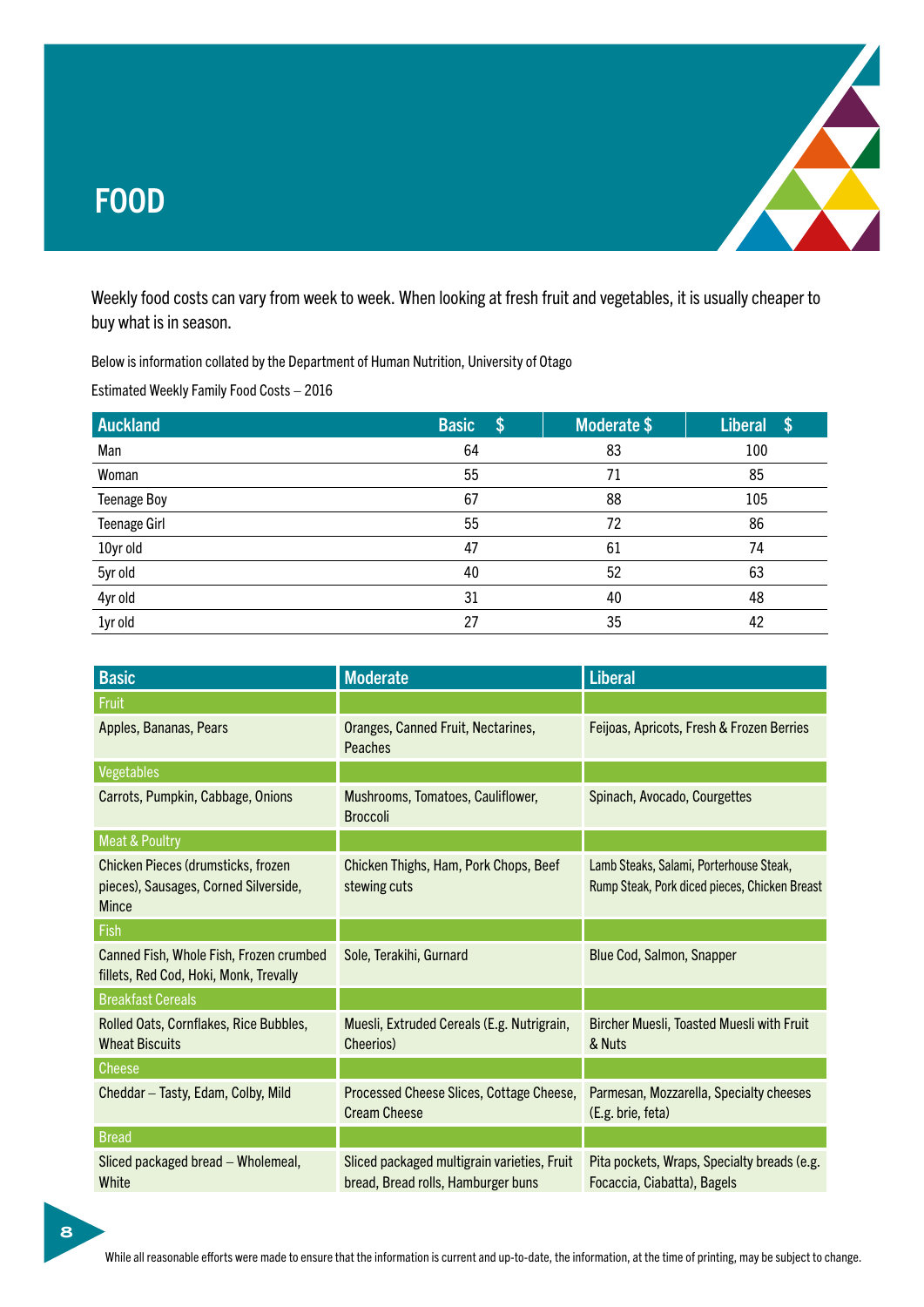Budget your money wisely when it comes to food by using these suggestions:

- Visit the growers' markets as below to enjoy a selection of fresh food
- Make a menu for the week and create a shopping list based on the menu. Only buy what is on the list and steer clear of compulsive buying.
- Shopping at larger supermarkets or markets is cheaper than shopping at convenience stores.
- Eating on campus is expensive so bring lunch from home. There are microwaves in the student common room.
- Don't go shopping on an empty stomach you will always end up buying more than you intended and usually it's unhealthy food containing fats and sugars
- Look for community gardens and see how you can link in.

#### Growers Markets

- Paihia Farmers' Market Village Green, Paihia Every Thursday afternoon from 2pm till dusk. Buy fresh food, grown or produced within a defined local region, direct from the grower or producer.
- Bay of Islands Farmers Market, Hobson Street Car Park, Kerikeri Every Sunday morning from 8.30am - 12 noon. From weekly staples, to exotic treats and temptations, there's something for everyone. Soak up the sights and smells and enjoy the live music.
- Whangarei Growers Market New Zealand's first-ever farmers' market Water Street, Whangarei Every Saturday morning between 6.30am - 10.30am. Fresh, high quality local produce, much of it organic, all locally grown and sold personally by the growers. Fruit, vegetables, plants and flowers plus honey, eggs, organic beef and oyster producers.
- Paparoa Farmers' Market Village Green, Paparoa Village Every second Saturday morning. Casual vendors also sell fruit and vegetables in season, goat's cheese, honey, flowers, organic garlic and garlic products.
- Kaitaia Market, Matthews Ave Every Saturday morning 7am – 12.30pm. Casual and regular vendors selling fresh in-season fruit and vegetables, preserves, baking, bread, hot food, organic products, flowers, coffee, garlic, olive oil and boutique sausages as well as bric a brac, vegetable and fruit plants and white elephant stalls.
- Far North Market, St John's Ambulance carpark Once a month. Fresh fruit and vegetables, local craft, flowers and food.

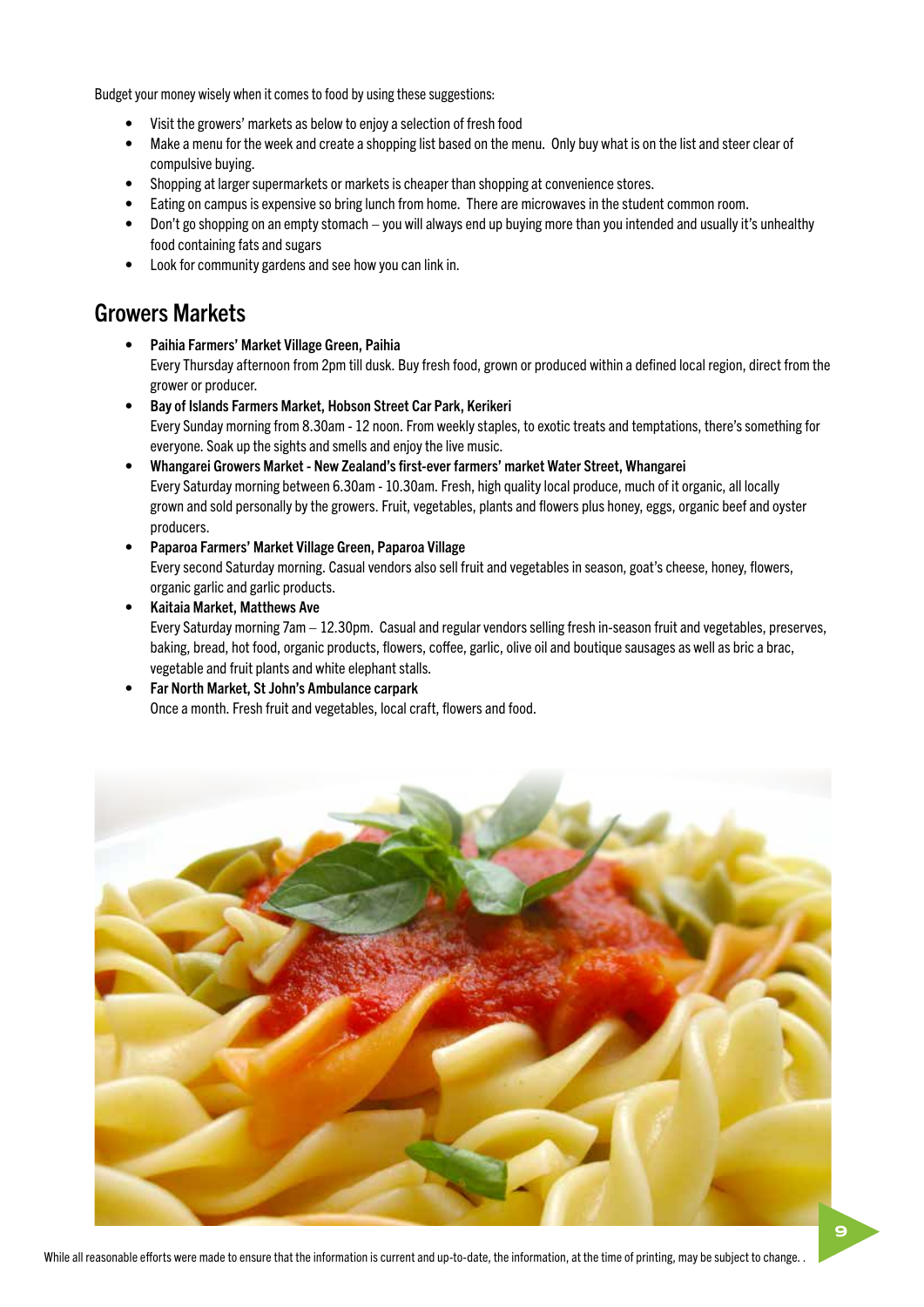# **TRANSPORT**

Transport always proves to be difficult and can be a big part of your budget. Instead of using your car which can be costly to maintain, try a different type of transport.

### Local Bus

City Link Whangarei – Refer to www.citylink.co.nz Mid North link – Refer to www.buslink.co.nz Hokianga Link – Refer to www.buslink.co.nz Busabout Kaitaia – Refer to www.buslink.co.nz

# **Carpooling**

A car can be convenient but they are costly to maintain and keep legal. Registration, Warrant of Fitness, maintenance and insurance often add up to more than \$1,000 per year.

Go to the website www.carpoolworld.com

Simply click on the "Sign Up!" button to set up a personal account and enter details of your trip. Once you have created your account, you are free to search the site for other commuters who want to carpool.

You may search for those who live close to you, who have similar schedules, or who have similar driving preferences. If you are interested in carpooling with someone, simply click the provided link to send them an email, or call them if they provide a phone number. From there you are free to make arrangements that suit you both.

#### Getting the most out of carpooling

There are some things you can do to make carpooling work for you:

- Decide who will drive (it can be one person or you can take turns), what route you'll take, where passengers will be picked up and dropped off, and if it's okay to make stops along the way (e.g. for coffee).
- Start carpooling a couple of days a week. Try it out to see if it works for you.
- Be punctual and decide how long you'll wait for late passengers. If the driver or passenger is going to be late, they should let the others know.
- Decide how you'll share petrol and parking costs.
- Establish some ground rules about whether or not smoking is allowed, if music can be played, and if food and drink can be consumed during the commute.
- Make sure you drive carefully, keep the car clean and in good repair and your insurance up to date.
- Ensure all carpool members have each other's home, work and mobile numbers in case of emergencies.
- Agree on an alternative travel plan, should the driver be unavailable.
- Give your carpool time to run smoothly. It usually takes a few weeks. But once established, you'll find carpooling really is the smarter alternative.

#### **Disclaimer**

**10**

Participation in this carpool programme is your individual decision. This service is provided solely as a referral service for potential carpool partners. It does not assess the suitability of individuals participating in the carpool programme. Participants are solely responsible for determining whether and when it is appropriate to meet with or share personal information with potential carpool partners. It is the responsibility of participants to ensure they are insured to participate in a carpool.

#### Register online to join the carpool matching service www.carpoolworld.com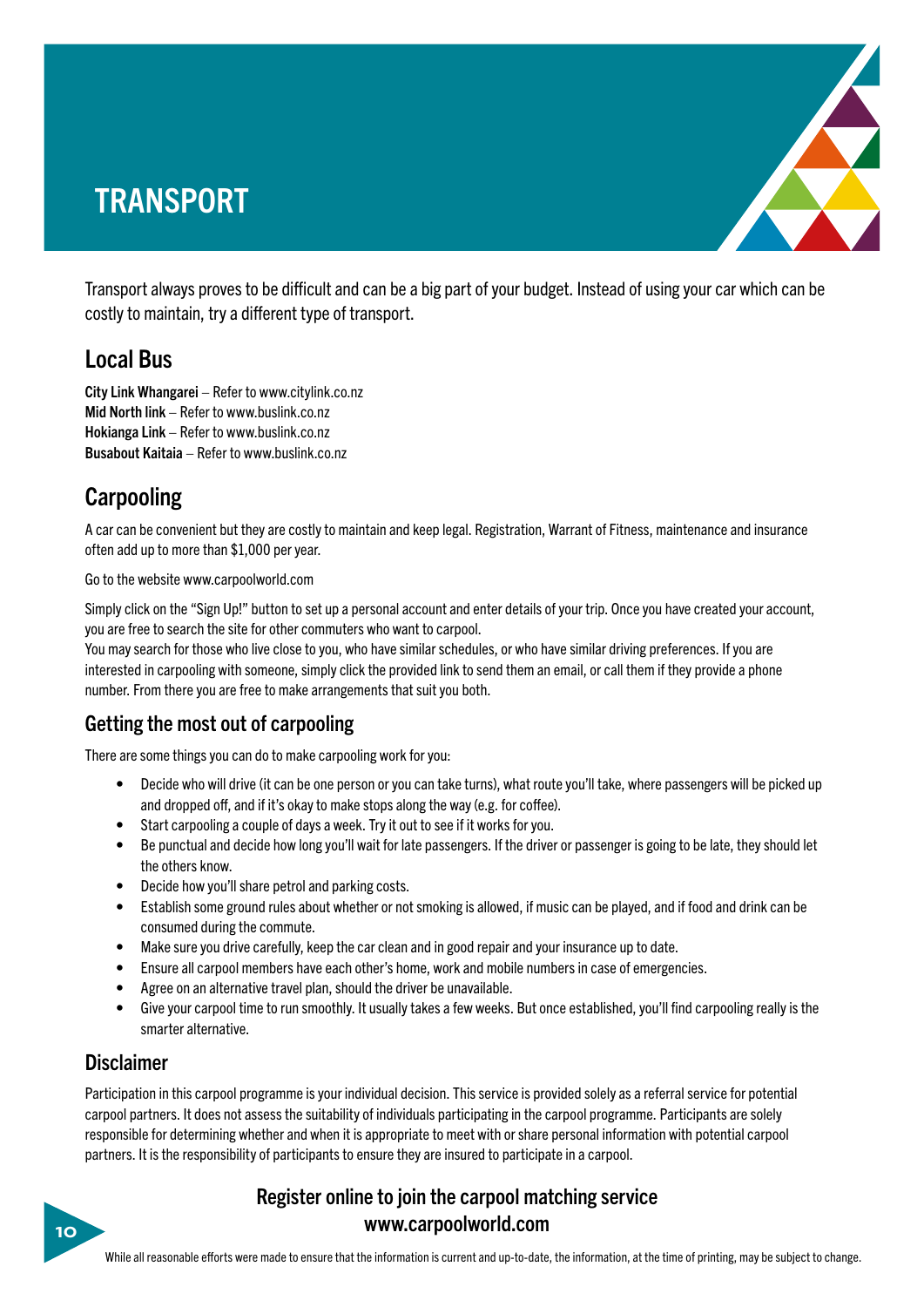# **BANKING**

Some banks charge more than others for bank fees.

Most bank fees are charged at the end of the month.

Examples of bank fees:

- Monthly base account fee
- Overdraft or account overdrawing unarranged fee
- **Interest**
- Transaction fees
- Telephone banking
- Teller assisted transactions
- Depositing or writing a cheque
- Using another bank ATM machine
- Loading/changing Automatic Payments or Direct Debits at the bank
- Dishonour fees.

It's easy to become caught up in bank fees without even realising it and how much it is costing.

Look into Tertiary Bank Accounts and see what they have to offer you as a student.

# **Overdrafts**

Most tertiary accounts offer an interest free, fees free overdraft facility. Overdrafts should not be used to enhance your social life. Ideally, they are for cash-flow issues; for example, your power bill is due the day before you get paid, or an emergency has come up. At times like these, using an overdraft can be helpful. It is not suitable for savings.

## Credit Cards

Credit cards are an expensive debt with interest rates on unpaid credit cards reaching up to 28.75%.

These should always be avoided.

# Debit Cards

A debit card can be handy and works like an EFTPOS card, but it can also be used anywhere that credit cards are accepted (e.g. online). Unlike a credit card, it uses only the money you already have in your bank account. Most banks offer debit cards with a fee of about \$10 per year.

# General Tips

Know your bank balance! If you don't have sufficient funds in your account, it will cost you. Many banks charge dishonour fees (\$15- \$20) and unarranged overdraft fees (\$15-\$20). Ask to have a 'hard limit' on your account otherwise you could accidentally go into overdraft without even realising it.

Many banks offer mobile text alerts and these could let you know when you're running low on money.

Download your banks app onto your smartphone so you can check your account balance.

K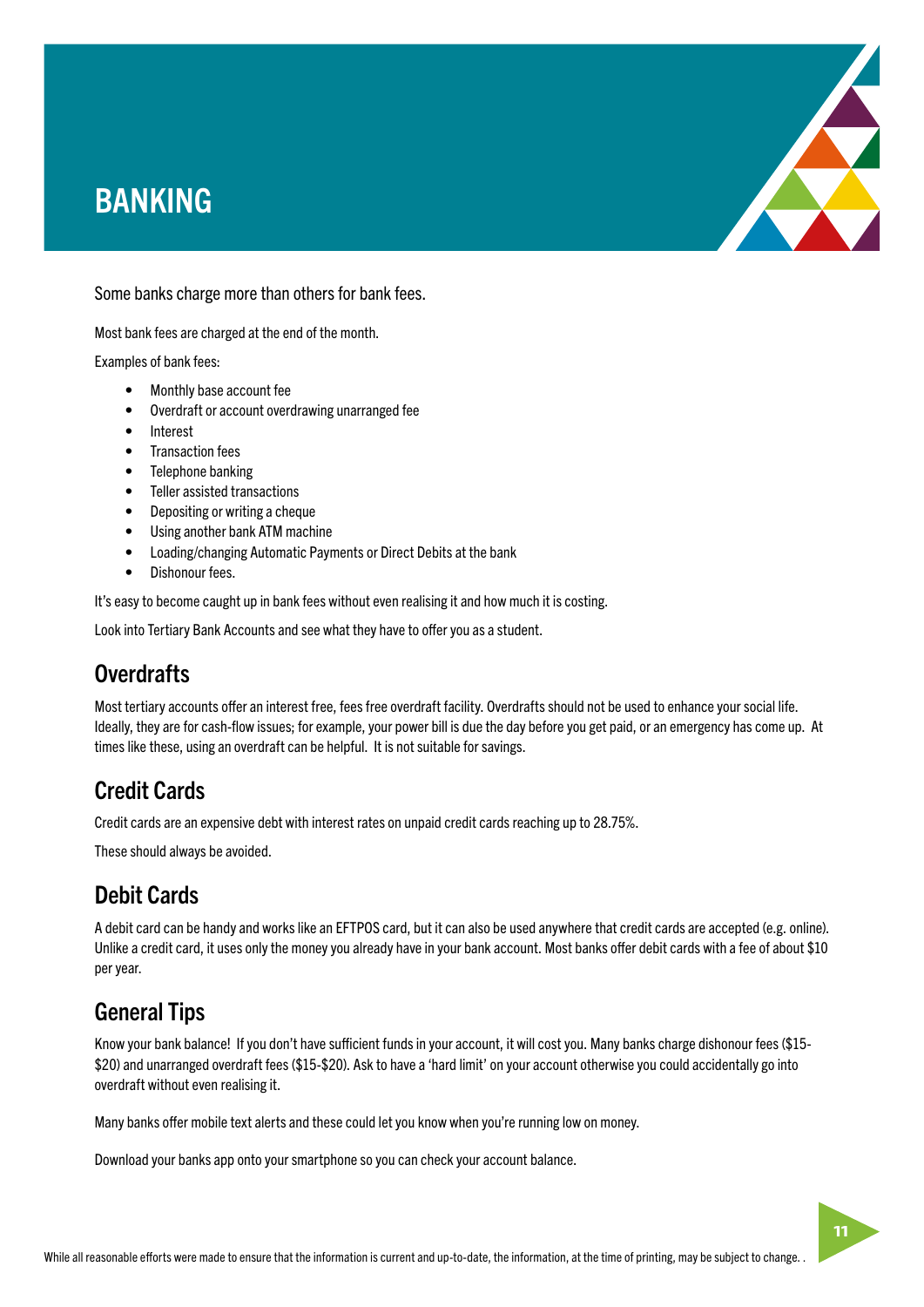# **STUDYLINK**



A Student Allowance is a weekly payment that can help with your living expenses while you're studying. A Student Loan helps to pay for your course fees (the compulsory fees charged by your education provider), study materials (e.g. books, computer, travel) and living costs.

The student allowance and the student loan can be applied for in one application online through the Studylink website www.studylink. govt.nz. You will need a RealMe login in order to apply for Studylink funding. If you already have a RealMe login but can't remember your username or password, please visit the RealMe website at www.realme.govt.nz and follow the prompts below as quoted from the website.

#### Do not create a new RealMe account unless you are asked to by Studylink or RealMe.

#### Forgotten username

If you've forgotten your username, use the "forgot username" link on the RealMe login page.

You'll need to enter an email address associated with your username. Alternatively, you can click on "Get username by TXT instead" and enter a mobile number.

Click the "Get my username" button and we'll send you an email or TXT.

#### Forgotten password

If you've forgotten your password, use the "forgot password" link on the RealMe login page.

You'll need to enter your username and an email address associated with that username. Alternatively, you can click on "Reset password by TXT instead" and enter your username and associated mobile number.

Then click the "Next prove you're really you" button. You'll be asked for your Secret PIN (if you have one) or the answers to your security questions. Note: The answers to your security questions are case sensitive.

Once you have completed the security check, you will be emailed a one-use password you can use to log in. You will then be prompted to update the password to one of your own choosing.

If you require any assistance with your application, please contact Studylink on 0800 88 99 00 or visit the website www.studylink.govt.nz

#### Make sure you apply well before your course starts to avoid any overpayment from WINZ if you are transitioning from benefit to allowance.

#### Student Allowance

The allowance is a weekly payment made to you while you're in study. There are certain criteria that come with being granted student allowance.

Any student on a benefit must transition onto a student allowance UNLESS approval has been sought from WINZ to remain on benefit.

Below are some of the criteria:

**12**

- Available to any student aged up to 65 years
- Under 18 year olds must have passed NCEA Level 3 equivalent to 42 credits
- $18 24$  year olds are subject to parental income regardless of living at home or not
- Entitlement is reduced from 200 weeks to 120 weeks for over 40 year olds
- Must have passed more than 50% of a previous course (unless sufficient evidence can be provided as to why you did not pass)
- Must be full-time or limited full-time
- Must be a New Zealand citizen, or meet residency requirements

While all reasonable efforts were made to ensure that the information is current and up-to-date, the information, at the time of printing, may be subject to change.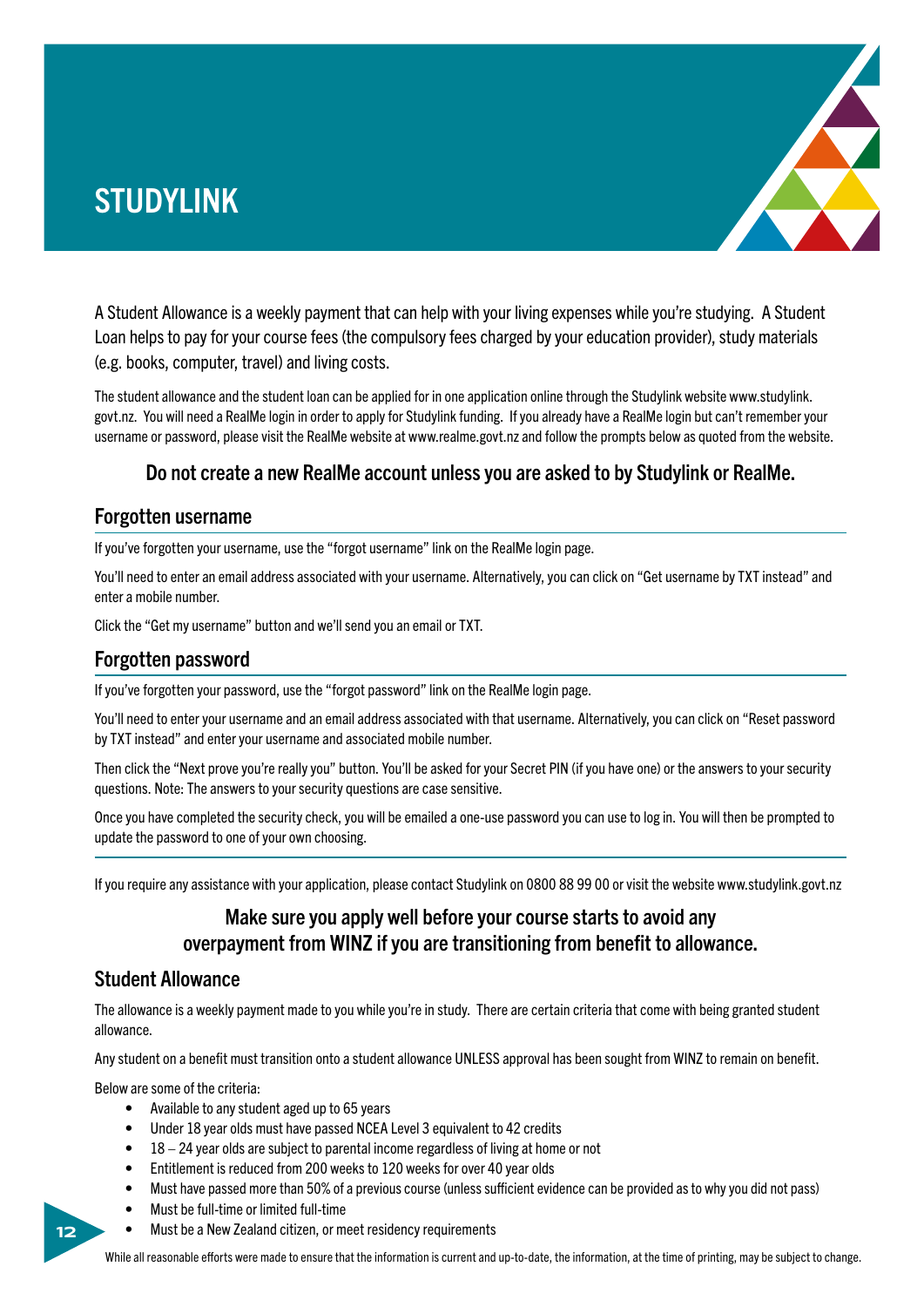#### Student Loan (These figures are as at 01 April 2020)

A Student Loan is an interest free loan repayable to the IRD once earning over \$20,020 gross (before tax) – this includes any source of income i.e. student allowance, wages, interest, from 01 April 2020 to 31 March 2021.

3 Components of Student Loan and the criteria:

- Compulsory Course Fees
	- Minimum Requirement 0.25 EFTS (usually 2 papers/courses)
	- Eligible age up to 100 years old
- Course-Related Costs (\$1,000 maximum for a 52 week period)
	- Full-Time student
	- Eligible for those up to the age of 55 years old (age taken on day one of your study period)
- Living Costs (\$239.76 per week) usually paid to those who can't access student allowance
	- Full-time student
	- Eligible for those up to the age of 55 years old (age taken on day one of your study period)

## Getting Paid

Living Costs and/or student allowance are paid on a weekly basis with the first pay generally in the second week of the course (paid in arrears). The last payment is usually paid the week after the contract end of your course.

# Course-Related Costs

Course-Related costs should be used solely for your course as this forms part of the student loan and is repayable to the Inland Revenue Department. You should try and budget your course-related costs especially if you are in a full-year programme or are studying programmes from the 1st semester to the next i.e. \$500 semester one and \$500 semester two. Course -related costs are only paid in a 52 week period and not per programme. You can claim these costs through your MyStudylink account and only if you've applied for a Student Loan and had it approved. The money will then be direct credited into your bank account within 2 working days.

## Warning

Cancelling your Student Loan does not cancel your enrolment. You will still need to formally withdraw from your programme.

#### If you are considering withdrawing from your programme, speak with your tutor, programme leader or Student Advisor first, as there may be ways they can assist so you don't have to withdraw.

## Jobseeker Support Student Hardship

The Jobseeker Support Student Hardship (JSSH) benefit is available over a period where you will be having a break of more than 3 weeks. This could be in between semesters or over the Christmas period. You can apply for this the same time you apply for your next student allowance and loan. To be eligible, you must be a returning full-time student and have registered with either Student Job Search or Work and Income. If you aren't in receipt of a student allowance, you will have to show evidence of hardship i.e. paying rent over summer to keep your flat when you don't have any income or parental support to help you.

Student Job Search – www.sjs.co.nz or call 0800 757 562

Work and Income - www.workandincome.govt.nz or call 0800 559 009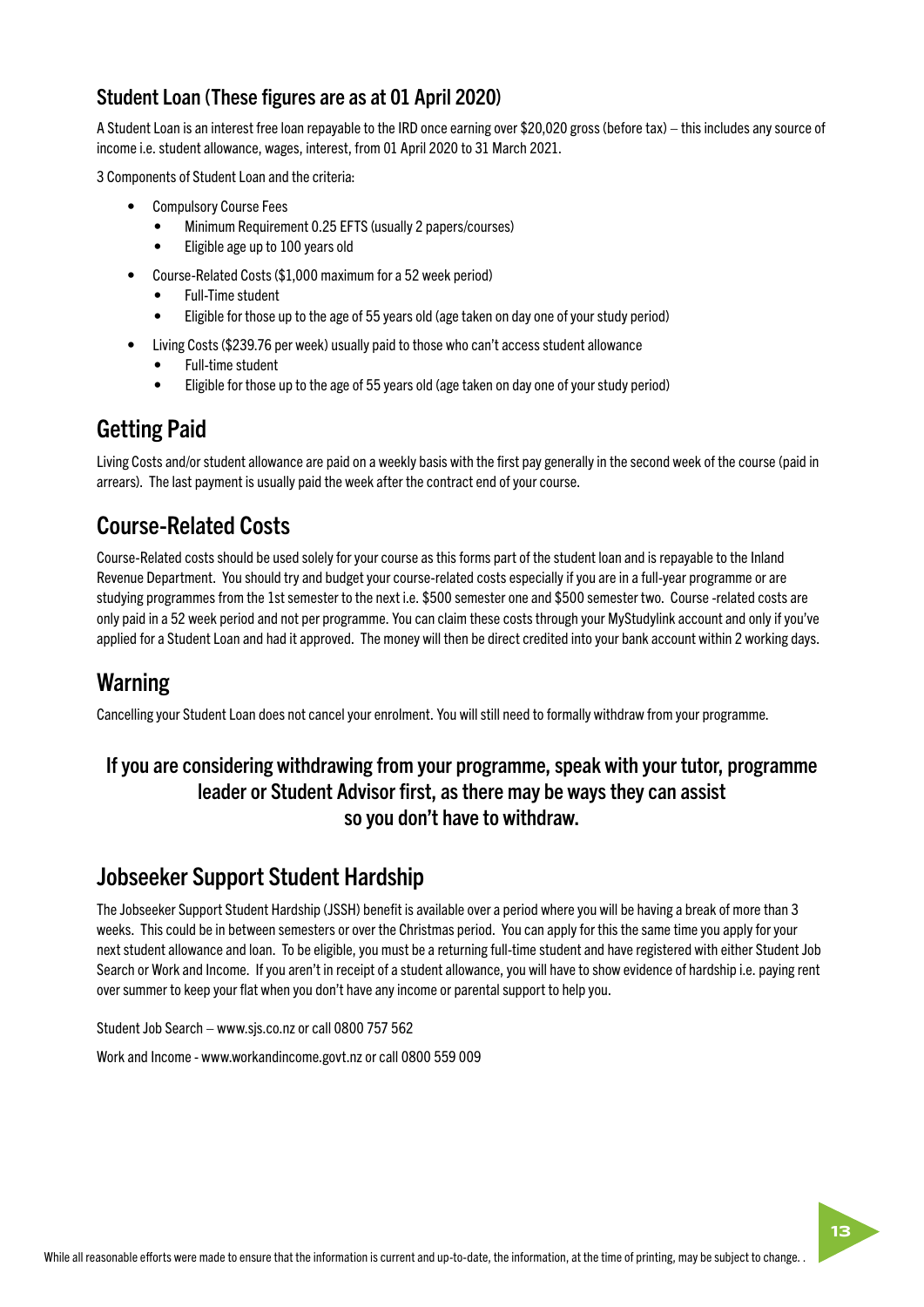# COMMUNITY SERVICES CARD

## Community Services Card

The Community Services Card can help you and your family with the costs of health care. You'll pay less on some health services and prescriptions simply by showing your card.

You may get the Community Services Card if you are:

- 16 years or over (not a dependent child)
- on a low to middle-income
- a New Zealand citizen or permanent resident
- normally live in New Zealand and intend to stay here
- have, or have applied for, refugee or protection status.

If you're 16-17, you may be able to get a card if you're studying full-time at a university or polytechnic.

You must be on a low to middle-income to get a Community Services card which includes student allowance. The current limit for a single person living with others is \$26,330 before tax and a single person living alone \$27,924 before tax.

Income limits

| You may be able to get a card if you're                        | And your yearly income (before tax) is less than |
|----------------------------------------------------------------|--------------------------------------------------|
| Single - living with others                                    | \$27,590                                         |
| Single - living alone                                          | \$29,280                                         |
| Married, civil union or de facto couple - no children \$43,784 |                                                  |
| Family of 2                                                    | \$53,480                                         |
| Family of 3                                                    | \$65,829                                         |
| Family of 4                                                    | \$75,945                                         |
| Family of 5                                                    | \$85,882                                         |
| Family of 6                                                    | \$96,819                                         |

For families of more than 6, the limit goes up another \$9,812 for each extra person.

You will need to complete the application form along with 3 documents as proof of identity and send it to Seniors Support Centre, Ministry of Social Development, P O Box 5054, Wellington. The application forms can be found at your local WINZ office, Te Ware Hauora (Raumanga) or see your student advisor.

If you cannot get the Community Services Card, you may be able to get some other type of help for your health costs. Ask your pharmacist about the Prescription Subsidy Card or your doctor about a High Use Health Card.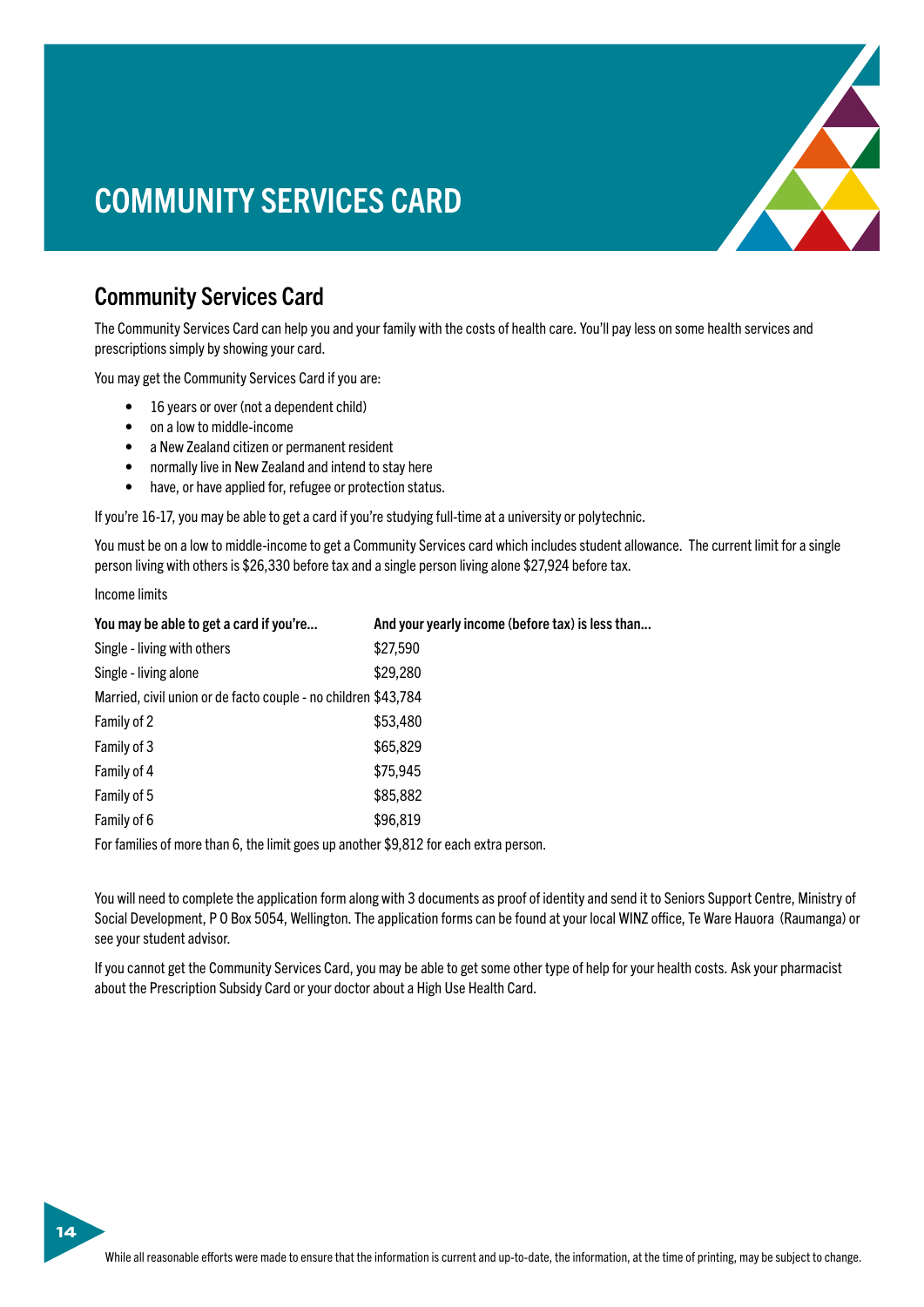# FINANCIAL PROBLEMS

From time to time, life can throw us a 'curve ball' and your budget hasn't allowed for those incidental costs, what can you do ….?

## Extra Help from Studylink

#### Special needs grants

Students may be eligible for the following:

- Food grants of up to \$200
- Dental grants of up to \$300 for urgent dental treatment
- Medical grants of up to \$300 for medical emergencies
- General emergency grants of up to \$500
- Assistance to transition into employment of up to \$300 towards job interview costs such as work clothes and travel for jobs that are a minimum of 30 hours per week

#### Advances or Recoverable assistance

Advances for bond, overdue power bills, glasses, essential appliances, furniture or rent arrears are available. These need to be paid back.

Go to the Studylink website www.studylink.govt.nz , contact them on 0800 88 99 00 or visit the Studylink Outreach officer situated in Work & Income, Walton Plaza, Walton St, Whangarei.

# NorthTec Hardship Fund

#### **Hardship**

You can apply to this fund if an unexpected event has caused financial difficulties and is affecting your studies. There are criteria that need to be met and conditions that apply.

#### This is not a guaranteed grant.

To be eligible, you need to:

- be a current enrolled student
- have attended your course for eight weeks or more
- have exhausted all other avenues of financial assistance e.g. StudyLink, WINZ, savings, etc.
- completed the Student Hardship application form.

For help, ask the Navigator or Student Voice Team for more information.

K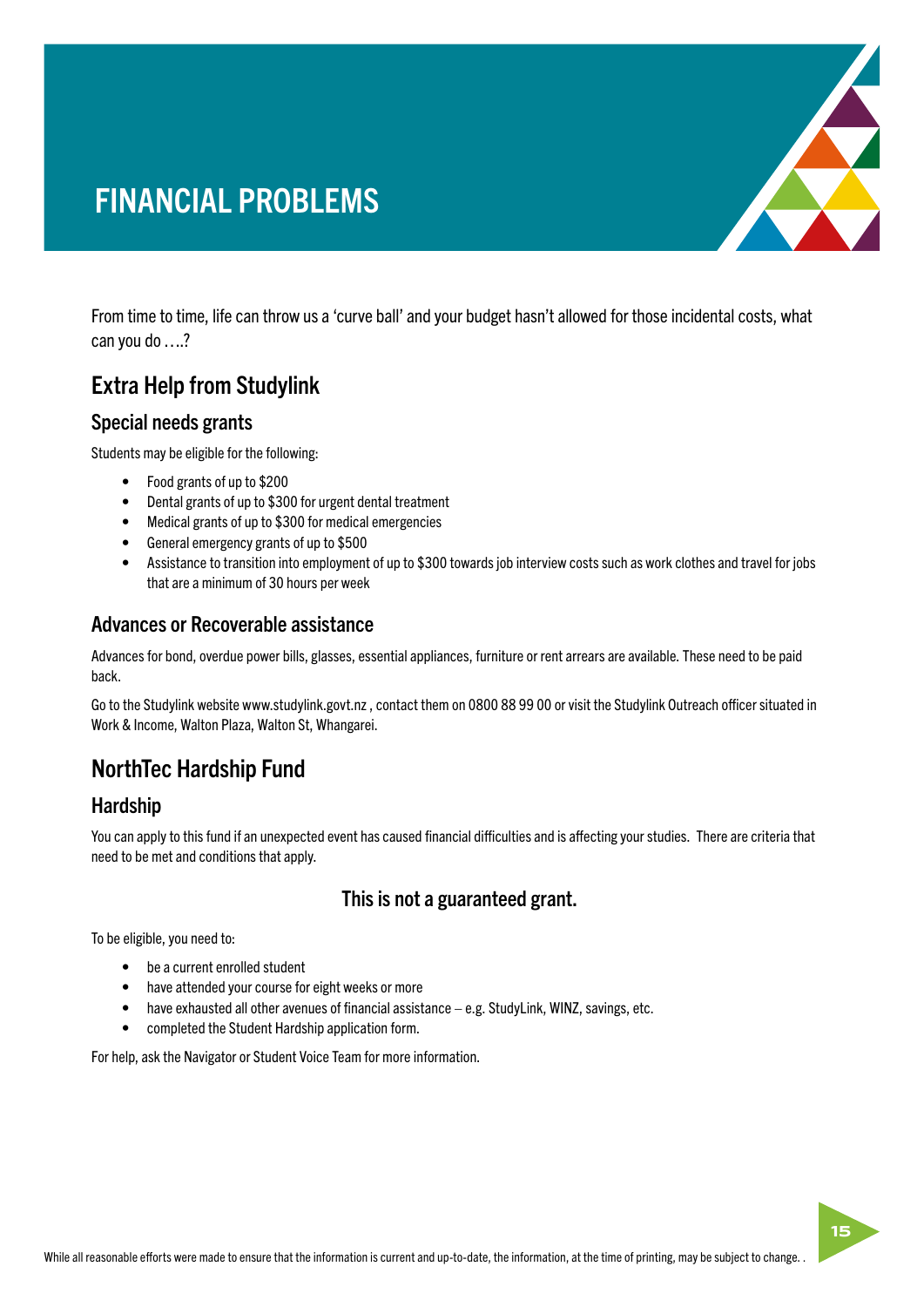# **WORKING**



# Finding Work

Careers New Zealand provides information on jobs, education, training and career-planning. Their web site also includes interactive tools and the option of live-chat with a Career Advisor for further advice www.careers.govt.nz

If you need advice about NorthTec courses, or career pathways a Student Advisor may be able to help you. Please visit the Student Success web page to view the Student Advisors responsible for your campus, or to book an appointment online: www.northtec.ac.nz/ students/student-support/student-success-team

# IRD Tax Codes

**16**

'M' tax code stands for 'Main' income. You can only have one income with an 'M' code and your student allowance will probably have this code by default.

'S' tax code stands for 'secondary' income. All other income besides your 'M' one will have an 'S' code.

'SL' tax code stands for 'Student Loan'. If you have a student loan you will always have to use 'SL' for all your income sources. This means you will have 12% deducted from your gross (before tax) income that will paid directly to the Inland Revenue Department to pay off your student loan. Many students qualify for a repayment deduction exemption or quarterly special deduction rate so they are not making overpayments.

Creating a 'MyIR' account via the Inland Revenue's Department website (www.ird.govt.nz) is highly recommended. This will give you access to your yearly earnings, your student loan balance and all tax types including Family Tax Credits and Child Support as well as being able to apply for the above exemptions mentioned.

#### The minimum wage is \$18.90 per hour (as of 01 April 2020). If you are receiving a Student Allowance, you can work & earn up to \$224.58 per week (as of 01 April 2020) before tax, before your allowance starts to reduce.

## Disclaimer:

While all reasonable efforts were made to ensure that the information is current and up-to-date, the information, at the time of printing, may be subject to change.

## Thanks to:

Victoria University Inland Revenue Website Work & Income Website Studylink Website NorthTec Student Portal Helpful NorthTec Staff Student Advisory Team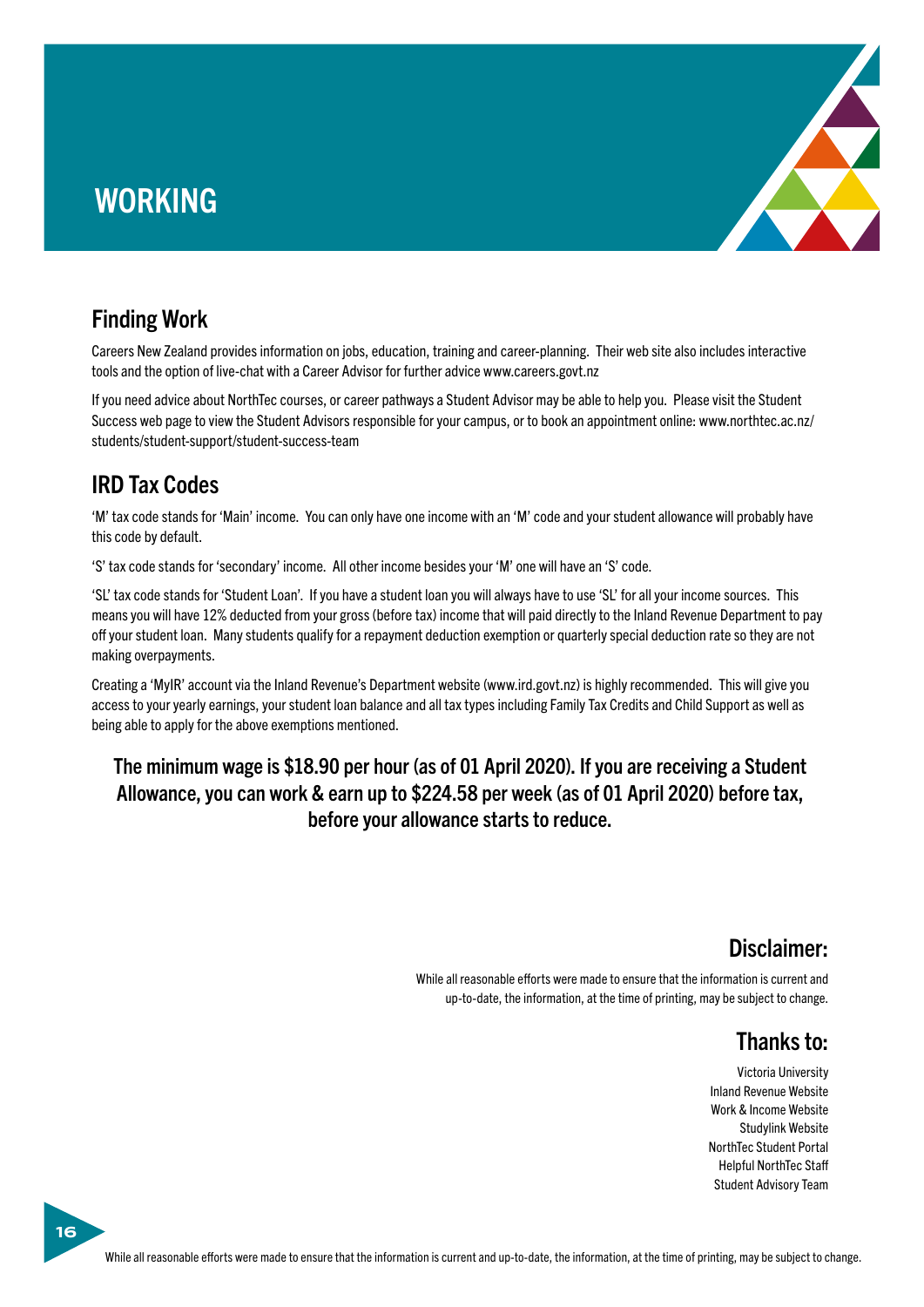